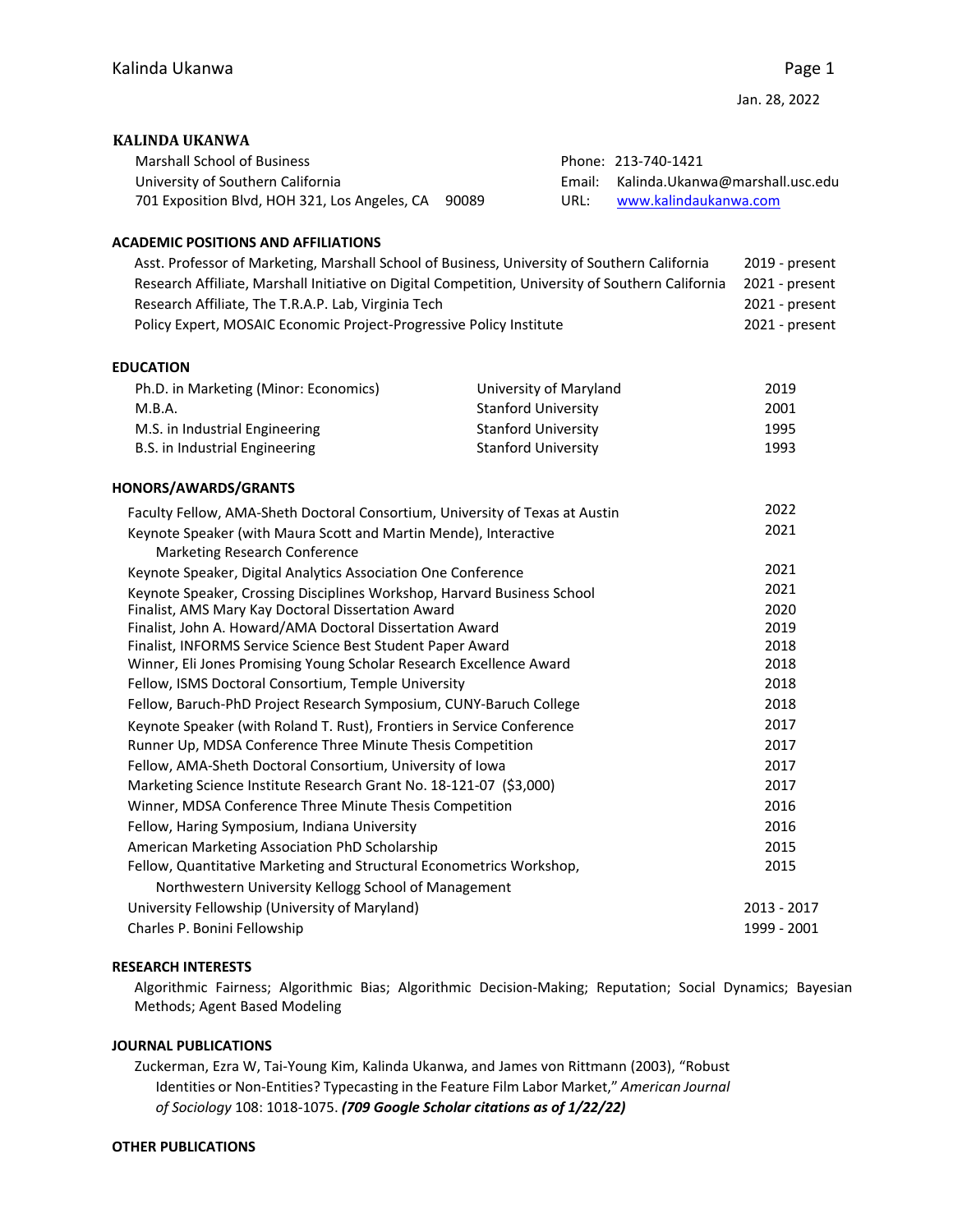## Kalinda Ukanwa Page 2 aka katika 1999, a samu na matsayin na matsayin na matsayin na matsayin na matsayin na m

Ukanwa, Kalinda (2021, May 23). "Algorithmic Bias Isn't Just Unfair—It's Bad for Business," *The Boston Globe.*

# **WORKING PAPERS**

Ukanwa, Kalinda and Rust, Roland T. (2021), "Algorithmic Bias in Service", *Available at SSRN*

- o Finalist, 2020 AMS Mary Kay Doctoral Dissertation Award
- o Finalist, 2019 John A Howard/AMA Doctoral Dissertation Award
- o Finalist, INFORM Service Science Best Student Paper Award
- o Revising for 2nd round review at *Journal of Consumer Research*
- Ukanwa, Kalinda, and David Godes (2021), "Piracy, Lawsuits, and Competition for Reputation." *Available at SSRN* o Under review at *Journal of Marketing Research*
- Ukanwa, Kalinda, Aziza C. Jones, and Broderick L. Turner, Jr. (2021), "School Choice Increases Racial Segregation Even When Parents Do Not Care About Race"
	- o Revising for 2nd round review at *Proceedings of the National Academy of Sciences*
- Ukanwa, Kalinda (2022), "Algorithmic Bias in Audio AI", essay in book chapter in *VOICE MARKETING: Your Up‐to‐ Date Guide for Developing, Executing, and Managing a Voice Marketing Strategy* (Invited)
	- o Conditionally accepted at *Rowman and Littlefield*
- Ukanwa, Kalinda (2022), "Breaking Up Big Tech Will Not Prevent Algorithmic Harm to Society" (Invited) o Conditionally accepted at *Progressive Policy Institute*

## **RESEARCH IN PROGRESS**

Ukanwa, Kalinda, Peter Pal Zubcsek, and William Rand, "Algorithmic Fairness and Service Failures: Why Firms Should Want Algorithmic Accountability"

- o Working on analysis and writing manuscript. Target: *Marketing Science*
- Ukanwa, Kalinda, "Retail Deserts and Covid‐19"
	- o Working on analysis and writing manuscript. Target: *Marketing Science*

Ukanwa, Kalinda, "Dynamic Algorithmic Discrimination"

o Working on analysis and writing manuscript. Target: *Journal of Marketing Research*

Watson, Jared, and Ted Matherly, and Kalinda Ukanwa "Pronouns, Influencers, and Unfollowers"

o Working on analysis and writing manuscript. Target: *Journal of Marketing Research*

#### **INVITED TALKS AND PANELS**

| Feb., 2022 |
|------------|
| Jan., 2022 |
| Nov., 2021 |
| Nov., 2021 |
| Oct., 2021 |
| Jun., 2021 |
| Aug., 2021 |
| May, 2021  |
| May, 2021  |
| Apr., 2021 |
| Apr., 2021 |
| Mar., 2021 |
| Jan., 2021 |
| Dec., 2020 |
| Nov., 2020 |
| Nov., 2020 |
|            |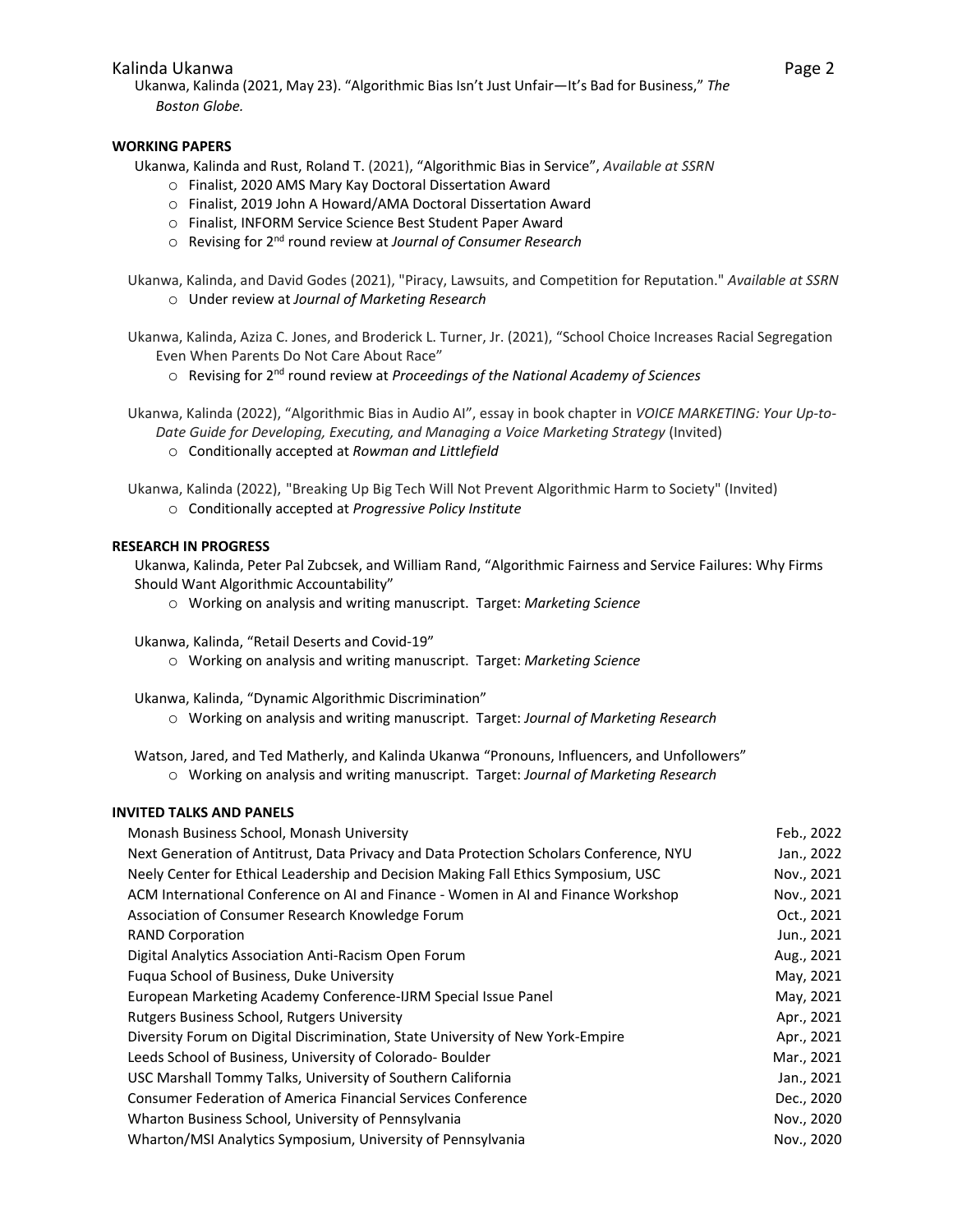| Kalinda Ukanwa<br>Marketing Science Institute Webinar Series<br>USC Marshall Executive Education Panel, University of Southern California<br>Kogod School of Business, American University<br>Isenberg School of Management, University of Massachusetts at Amherst<br>Questrom School of Business, Boston University<br>SC Johnson Graduate School of Management, Cornell University<br>Yale School of Management, Yale University<br>Graduate School of Management, University of California<br>Foisie Business School, Worcester Polytechnic Institute<br>McCombs School of Business, University of Texas at Austin<br>Kenan-Flagler Business School, University of North Carolina at Chapel Hill<br>Eller College of Management, University of Arizona<br>Muma College of Business, University of South Florida - Tampa<br>Kate Tiedemann College of Business, University of South Florida - St. Pete<br>Marshall School of Business, University of Southern California<br>International Business School, Brandeis University | Page 3<br>Sep., 2020<br>Jul., 2020<br>Mar., 2019<br>Oct., 2018<br>Oct., 2018<br>Oct., 2018<br>Oct., 2018<br>Oct., 2018<br>Oct., 2018<br>Oct., 2018<br>Oct., 2018<br>Oct., 2018<br>Sep., 2018<br>Sep., 2018<br>Sep., 2018<br>Sep., 2018 |
|-----------------------------------------------------------------------------------------------------------------------------------------------------------------------------------------------------------------------------------------------------------------------------------------------------------------------------------------------------------------------------------------------------------------------------------------------------------------------------------------------------------------------------------------------------------------------------------------------------------------------------------------------------------------------------------------------------------------------------------------------------------------------------------------------------------------------------------------------------------------------------------------------------------------------------------------------------------------------------------------------------------------------------------|----------------------------------------------------------------------------------------------------------------------------------------------------------------------------------------------------------------------------------------|
| Carroll School of Management, Boston College                                                                                                                                                                                                                                                                                                                                                                                                                                                                                                                                                                                                                                                                                                                                                                                                                                                                                                                                                                                      | Sep., 2018                                                                                                                                                                                                                             |
| <b>CONFERENCE PRESENTATIONS/DISCUSSIONS</b><br>Conference on Artificial Intelligence, Machine Learning, and Business Analytics <sup>*</sup> (Virtual)<br>Interactive Marketing Research Conference (Virtual)<br>Marketing Science Conference (Virtual)<br>Marketing Science Conference (Virtual)<br>Marketing Science Conference DEI Workshop (Virtual)<br>The PhD Project/MDSA Summer Conference, Chicago, IL<br>Reputation Symposium 2019, Saïd Business School, University of Oxford, Oxford, UK<br>Marketing Dynamics Conference, College Park, MD<br>European Marketing Academy Conference, Glasgow, Scotland*<br>Baruch-PhD Project Research Symposium, New York, NY<br>Marketing Doctoral Students Assoc. Conference, San Francisco, CA<br>Marketing Doctoral Students Assoc. Conference, Atlanta, GA<br>Marketing Academic Research Colloquium, College Park, MD<br><b>TEACHING EXPERIENCE</b><br><i><b>Instructor</b></i>                                                                                                | Dec., 2021<br>Oct., 2021<br>Jun., 2021<br>Jun., 2020<br>Jun., 2020<br>Aug., 2019<br>Aug., 2019<br>Jun., 2019<br>May, 2018<br>Apr., 2018<br>Aug., 2017<br>Aug., 2016<br>May, 2016                                                       |
| Marketing Analytics, Marshall School of Business, University of Southern California<br>Digital Marketing, Robert H. Smith School of Business, University of Maryland<br>SAT Prep, Kaplan Test Prep, San Jose, CA<br>ACT Prep, Kaplan Test Prep, San Jose, CA<br><b>Teaching Assistant</b><br>Marketing Management (Instructor: David Godes)                                                                                                                                                                                                                                                                                                                                                                                                                                                                                                                                                                                                                                                                                       | 2019 - present<br>2018<br>2002<br>2001<br>2017                                                                                                                                                                                         |
| Marketing Management (Instructor: Judy Frels)                                                                                                                                                                                                                                                                                                                                                                                                                                                                                                                                                                                                                                                                                                                                                                                                                                                                                                                                                                                     | 2015                                                                                                                                                                                                                                   |
| <b>SERVICE</b><br>Committee Member, UCAR Graduate Committee- USC Marketing Dept.<br>Assoc. Editor, AMA Summer Conference (Marketing Analytics, AI, and ML)<br>Committee Member, Marketing Science Conference DEI Workshop (Virtual)<br>Committee Member, Hiring Committee- USC Marketing Dept.<br>Organizer, Quant Marketing Brown Bag Lunch Series (USC)<br>Organizer, Faculty Research Overview Series (Univ. of Maryland)                                                                                                                                                                                                                                                                                                                                                                                                                                                                                                                                                                                                      | 2021<br>2021<br>2021<br>2020<br>2019 - present<br>2016                                                                                                                                                                                 |

<sup>\*</sup> Presented by a co‐author